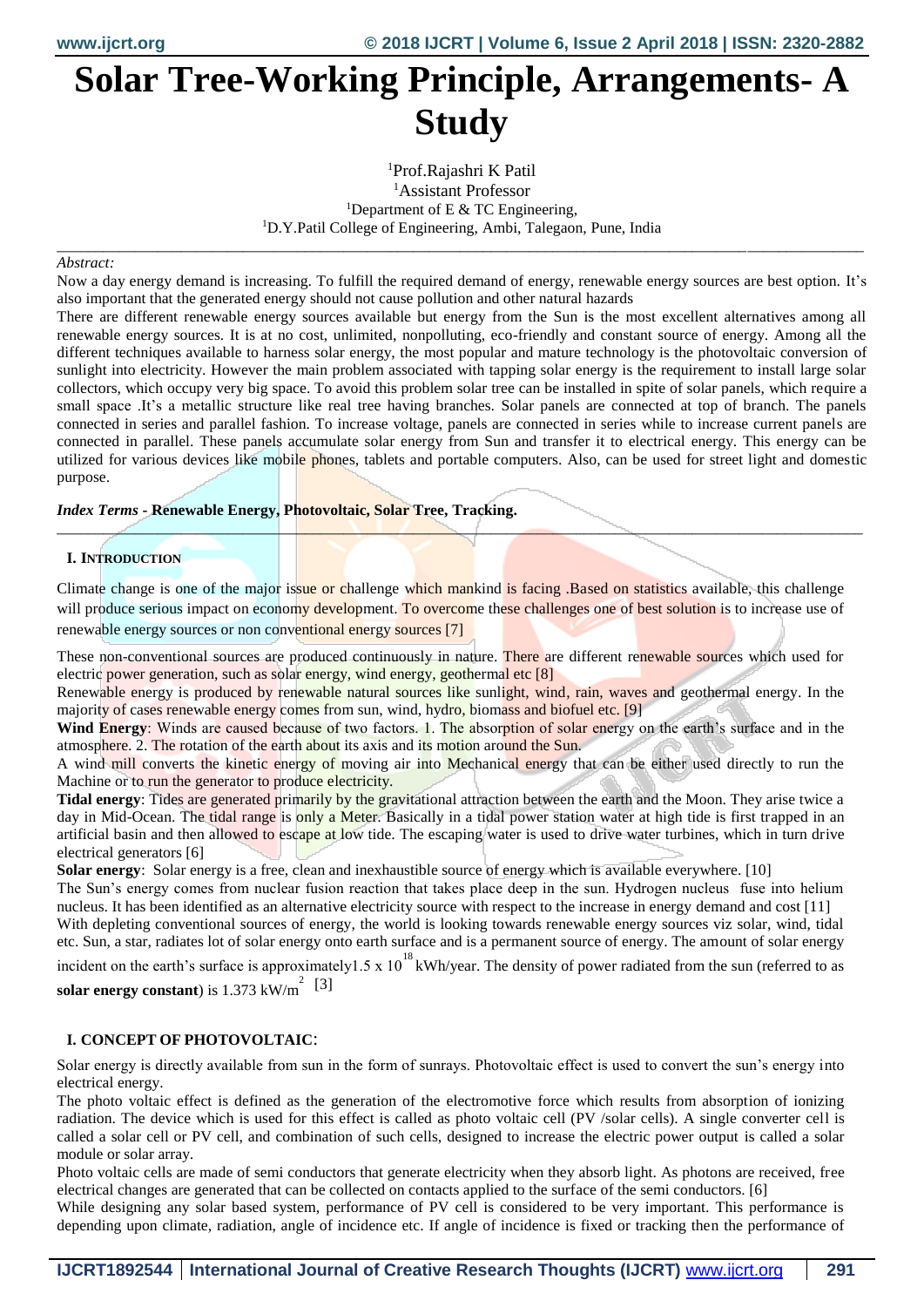PV cell is different. Intensity of sunrays is different throughout the day. Therefore solar modules fixed at a particular angle may not be entirely optimized.[1]

### **II. WORKING PHENOMENON OF SOLAR CELL:**

A photovoltaic cell is a solid state electric component which converts the sunlight/sunray without delay into power by using photovoltaic effect. The power of light is transmitted through photons-small packets or quantum of light. For this energy conversion first requires a material which absorbs the sun energy (photon), and then increases an electron to an enhanced energy nation, and then goes with the flow of this high-power electron to an outside circuit. Silicon is one such a semiconductor that uses such process. A solar cell shape is shown in Figure 1 and a solar panel configuration in Figure 2. [5]



Solar cell (crystalline silicon) consist of N type semi conductor (Emitter), P-type semi conductor (Base). Hence it forms P-N junction. The surface is coated with anti reflection coating to avoid the loss of incident light energy due to reflection. Installation of PV cells requires more space so roof top solar is an alternative to overcome space problem. But roof top also

having limited space in order to arrange solar array in urban areas.

If tracking system is used then the cost increases significantly and it requires maintenance also. Solar PV trees can be one such innovative concept to put together solar PV into the constructed environment.

Solar Tree or Solar PV Trees are a solar structure that looks similar to trees. These can be structured from small scale like a bonsai tree to large scale like the size of the wind turbine. It's a combination of art and technology. This is somewhat new concept to use new technology relating to harvesting and use of solar energy. [2]

- "TREE stands for
- $T = Tree generating$
- $R =$  Renewable
- $E =$  Energy and
- E=Electricity

Solar tree uses a steel structure It has a tree like an edifice and panels are arranged as leaves on the branches of the energy tree. It's just like a natural tree but with solar panels instead of leaves. [12].

On top of branch solar panels are connected which collect Sun's radiant energy and convert it into electrical energy. This energy can be used for various electronic gadgets. It can also be used for street lights.

All panels on solar tree are arranged in such a way that tree is able to capture the sunlight throughout the day, irrespective of position of sun. The three-dimensional structure of solar tree can enhance the total surface area for Sunlight capture [1]

In solar trees, PV panels are arranged in a Fibonacci series pattern instead of leaves. The solar tree produces more power than a conventional flat arrangement of solar cells. It requires only 1% land as compared to the conventional flat arrangement [13] The panels of flat mounting for homes are inefficient, as the angle of sun's rays is not constant, particularly during the changes in seasons.

These solar trees have been designed to provide different means of power to different urban and built environments. These ranges from powering mobile phones, electric cars, buildings and street lighting and covering large and small scale area. Solar trees are really a practical solution for urban street lighting. There is a rapid increase in the use of PV systems in India due to continuous reduction in prices of solar cells. But there are some hurdles for adoption of this technology in rural and remote areas due to the security of the system and its components from theft. Most of the rural street lighting PV system installed by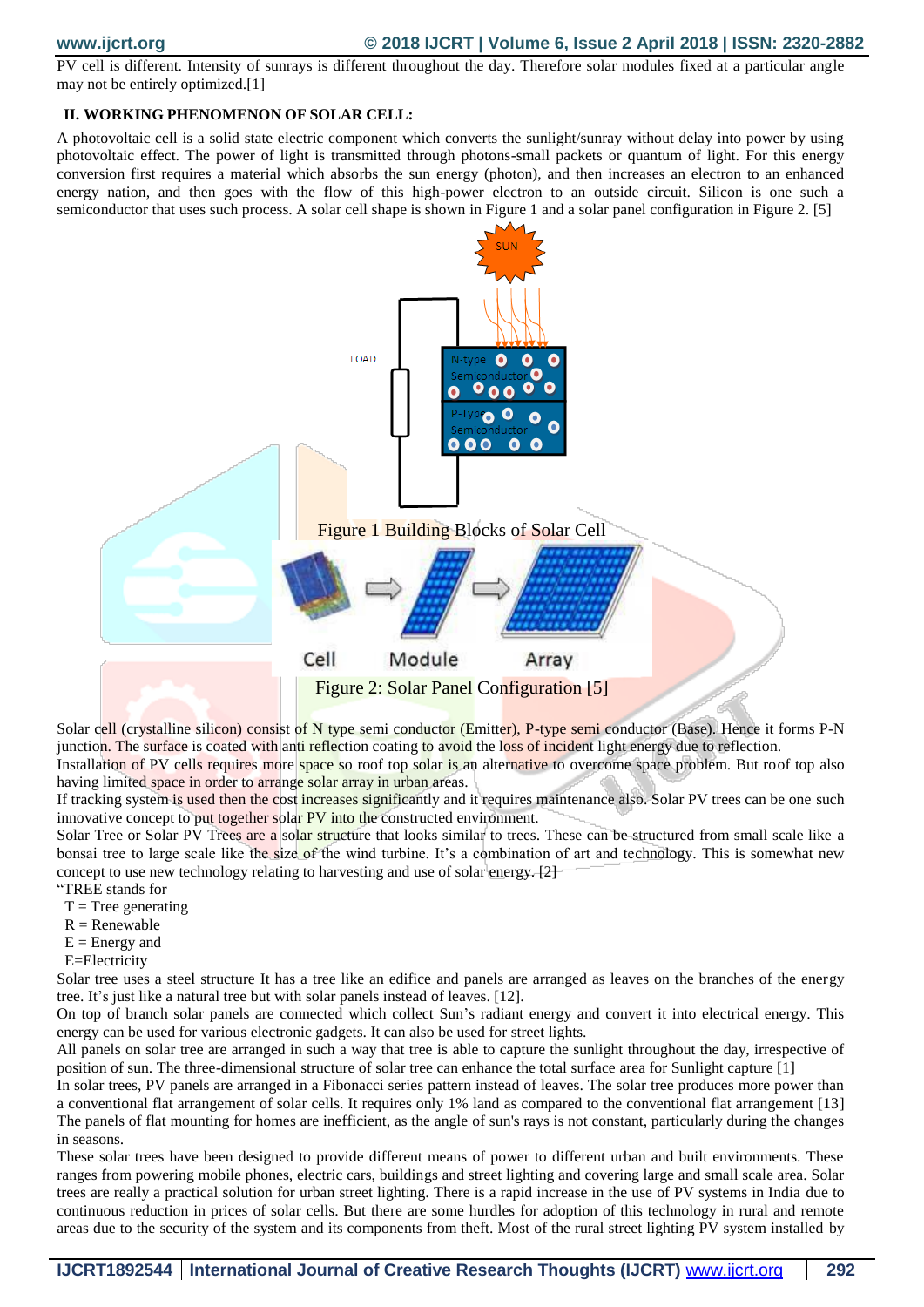the government is not in working conditions because of above-mentioned reasons and lack of maintenance. Hence presently PV systems prove to be suited mainly for urban & corporate use. [2]

## **III. DIFFERENT ARRANGEMENTS OF SOLAR TREE**

The concept of solar tree or arrangement of PV cell in a Fibonacci series has been stated by many researchers in their work. Such combination of the solar cell can be done on trees like coconut, palm or other natural trees to reduce the cost of mounting. [14]

For generating 2MW power from PV module system requires the land of 10 Acres. Solar power Tree a tall pole-like structure would take only 1% of land area in comparison to general PV housing [15] To get the maximum sun in a day time the top panel should not get in the way of bottom panels. The panels which are connected on tree can be made fixed at a particular angle or made rotate following the sun's path throughout a day.

The panels will be naturally facing towards the sun at an angle as required so that they can collect maximum solar energy in a daytime. These solar trees can be mounted anywhere .like terrace or anywhere near the house, roadsides, in between wide roads / highways, on boundary walls.Maintenance and dust cleaning is also not a big issue. [16]



Figure 3 Artistic design solar tree



Figure 4 Typical design of solar tree



Figure 5 Mounting of Solar Tree near the house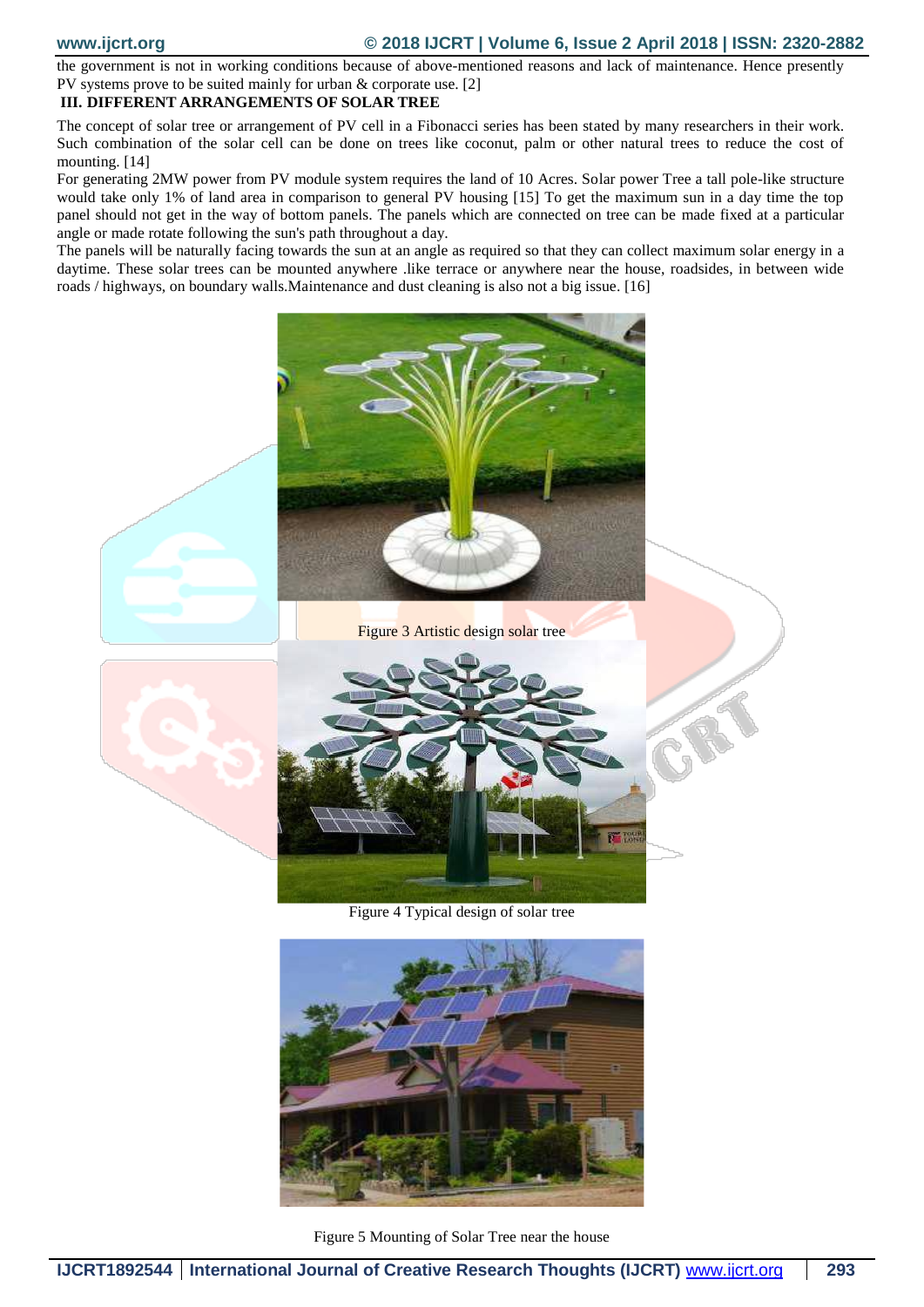JCR



Figure 6 Mounting of PV panels to natural trees & simple pole structure.

# **IV. WORKING OF SOLARE TREE**

It is difficult to store electrical energy is for all electric power system. Solar tree panels charge batteries during the daytime. At dusk, the solar tree switches ON its LED automatically. The internal control can also regulate the amount of light produced on how much charge is left in the batteries. A sensor measures an amount of light in the atmosphere and triggers the solar lamps to switch ON automatically at sunset and OFF at dawn. Tracking system reduces solar cell output fluctuations caused by day and night cycle and weather shifts. [2]

Basic components of a solar tree

- 1. Photo voltaic modules
- 2. Cables for connecting modules
- 3. Inverter:
- 4. Batteries:
- 5. Steel structure:
- 6. Charging points/ LED's [1]

Depending on the application the components may vary.

# **V. APPLICATIONS**

The solar trees look a lot like s a real tree, but the branch is changed for solar panels, that takes Sun's energy and generates electrical energy.

- 1. This energy can be used for
	- $\checkmark$  Charge your smart-phones
	- $\checkmark$  Tablets
	- $\checkmark$  Cold water drinking fountain
	- $\checkmark$  Computer monitor
	- $\checkmark$  Decorative night lightning
	- $\checkmark$  Shed to park vehicles.
	- $\checkmark$  Street lighting
	- $\checkmark$  Wi-Fi modules
- 2. No pollution: Solar energy emits very less emissions.
- 3. Solar energy is becoming more economical and required less maintenance.
- 4. The structure can be designed with storage /rechargeable battery for cloudy days and lights up LEDs at night.
- 5. Solar power Tree harnesses solar power to charge mobile devices, cool water, and

There are many factors responsible to believe that solar energy will take a leading role in addressing the climate crisis and future aspects. [6]